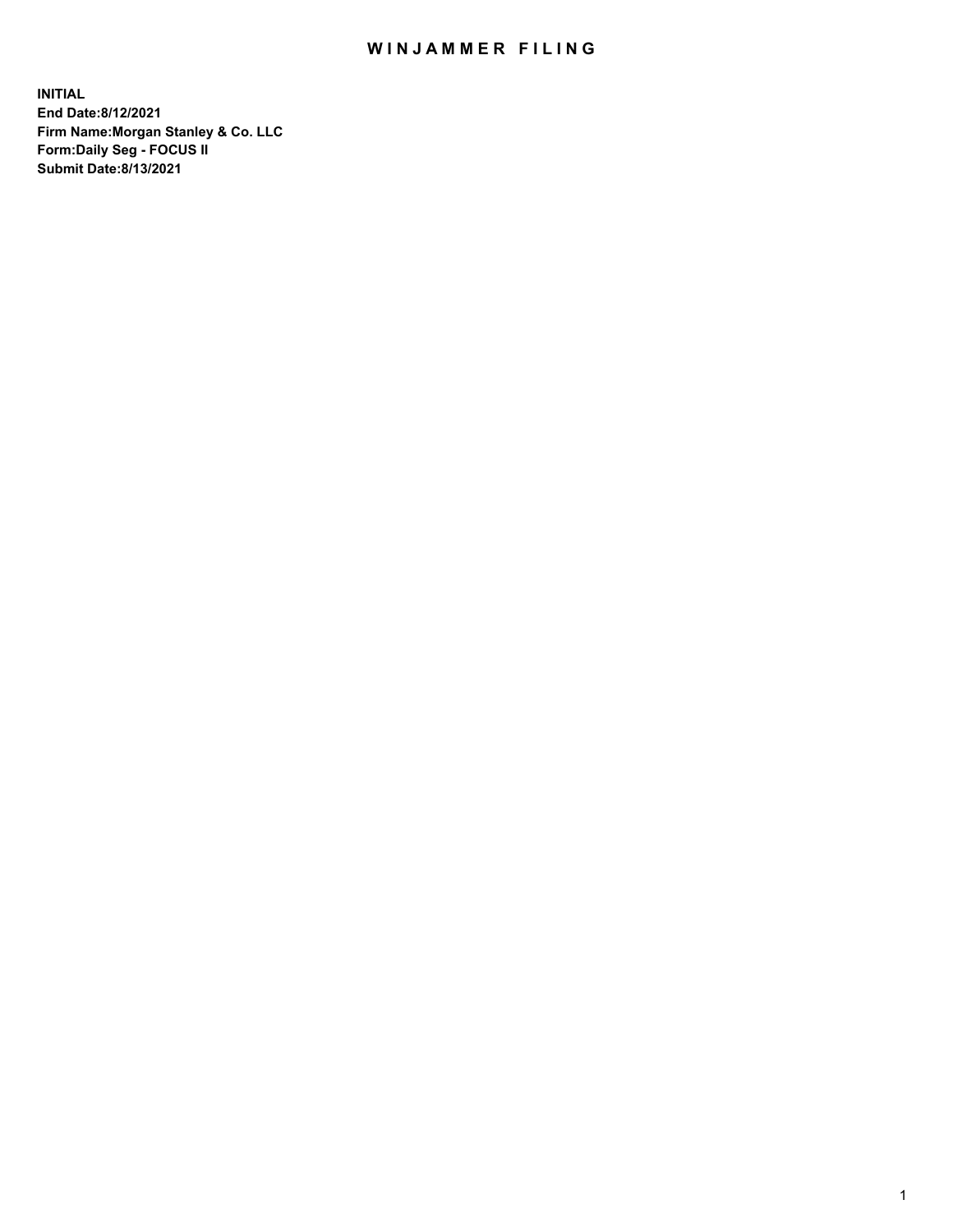**INITIAL End Date:8/12/2021 Firm Name:Morgan Stanley & Co. LLC Form:Daily Seg - FOCUS II Submit Date:8/13/2021 Daily Segregation - Cover Page**

| Name of Company                                                                                                                                                                                                                                                                                                                | <b>Morgan Stanley &amp; Co. LLC</b>                    |
|--------------------------------------------------------------------------------------------------------------------------------------------------------------------------------------------------------------------------------------------------------------------------------------------------------------------------------|--------------------------------------------------------|
| <b>Contact Name</b>                                                                                                                                                                                                                                                                                                            | <b>Ikram Shah</b>                                      |
| <b>Contact Phone Number</b>                                                                                                                                                                                                                                                                                                    | 212-276-0963                                           |
| <b>Contact Email Address</b>                                                                                                                                                                                                                                                                                                   | Ikram.shah@morganstanley.com                           |
| FCM's Customer Segregated Funds Residual Interest Target (choose one):<br>a. Minimum dollar amount: ; or<br>b. Minimum percentage of customer segregated funds required:% ; or<br>c. Dollar amount range between: and; or<br>d. Percentage range of customer segregated funds required between:% and%.                         | 235,000,000<br><u>0</u><br>0 Q<br>0 Q                  |
| FCM's Customer Secured Amount Funds Residual Interest Target (choose one):<br>a. Minimum dollar amount: ; or<br>b. Minimum percentage of customer secured funds required:% ; or<br>c. Dollar amount range between: and; or<br>d. Percentage range of customer secured funds required between: % and %.                         | 140,000,000<br><u>0</u><br><u>00</u><br>0 <sub>0</sub> |
| FCM's Cleared Swaps Customer Collateral Residual Interest Target (choose one):<br>a. Minimum dollar amount: ; or<br>b. Minimum percentage of cleared swaps customer collateral required:% ; or<br>c. Dollar amount range between: and; or<br>d. Percentage range of cleared swaps customer collateral required between:% and%. | 92,000,000<br><u>0</u><br>0 Q<br>00                    |

Attach supporting documents CH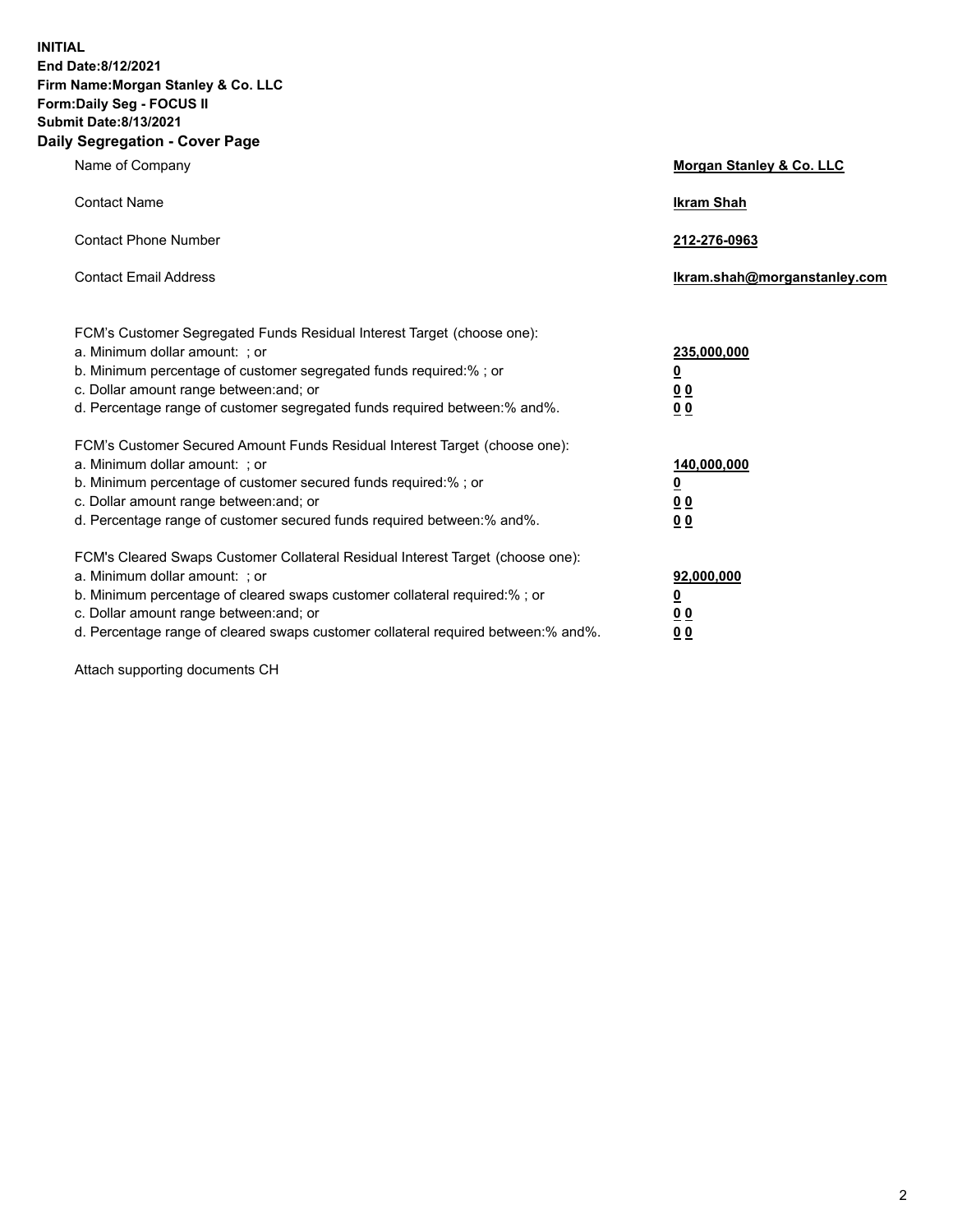## **INITIAL End Date:8/12/2021 Firm Name:Morgan Stanley & Co. LLC Form:Daily Seg - FOCUS II Submit Date:8/13/2021**

## **Daily Segregation - Secured Amounts**

|    | Foreign Futures and Foreign Options Secured Amounts                                               |                                         |
|----|---------------------------------------------------------------------------------------------------|-----------------------------------------|
|    | Amount required to be set aside pursuant to law, rule or regulation of a foreign                  | $0$ [7305]                              |
|    | government or a rule of a self-regulatory organization authorized thereunder                      |                                         |
| 1. | Net ledger balance - Foreign Futures and Foreign Option Trading - All Customers                   |                                         |
|    | A. Cash                                                                                           | 4,400,081,217 [7315]                    |
|    | B. Securities (at market)                                                                         | 2,093,155,325 [7317]                    |
| 2. | Net unrealized profit (loss) in open futures contracts traded on a foreign board of trade         | 1,286,413,748 [7325]                    |
| 3. | Exchange traded options                                                                           |                                         |
|    | a. Market value of open option contracts purchased on a foreign board of trade                    | 44,263,299 [7335]                       |
|    | b. Market value of open contracts granted (sold) on a foreign board of trade                      | -24,390,803 [7337]                      |
| 4. | Net equity (deficit) (add lines 1. 2. and 3.)                                                     | 7,799,522,786 [7345]                    |
| 5. | Account liquidating to a deficit and account with a debit balances - gross amount                 | 21,426,928 [7351]                       |
|    | Less: amount offset by customer owned securities                                                  | -21,145,088 [7352] 281,840 [7354]       |
| 6. | Amount required to be set aside as the secured amount - Net Liquidating Equity                    | 7,799,804,626 [7355]                    |
|    | Method (add lines 4 and 5)                                                                        |                                         |
| 7. | Greater of amount required to be set aside pursuant to foreign jurisdiction (above) or line<br>6. | 7,799,804,626 [7360]                    |
|    | FUNDS DEPOSITED IN SEPARATE REGULATION 30.7 ACCOUNTS                                              |                                         |
| 1. | Cash in banks                                                                                     |                                         |
|    | A. Banks located in the United States                                                             | 458,462,573 [7500]                      |
|    | B. Other banks qualified under Regulation 30.7                                                    | 148,864,158 [7520] 607,326,731          |
|    |                                                                                                   | [7530]                                  |
| 2. | <b>Securities</b>                                                                                 |                                         |
|    | A. In safekeeping with banks located in the United States                                         | 670,666,755 [7540]                      |
|    | B. In safekeeping with other banks qualified under Regulation 30.7                                | 57,809,181 [7560] 728,475,936<br>[7570] |
| 3. | Equities with registered futures commission merchants                                             |                                         |
|    | A. Cash                                                                                           | 13,778,742 [7580]                       |
|    | <b>B.</b> Securities                                                                              | $0$ [7590]                              |
|    | C. Unrealized gain (loss) on open futures contracts                                               | 203,303 [7600]                          |
|    | D. Value of long option contracts                                                                 | $0$ [7610]                              |
|    | E. Value of short option contracts                                                                | 0 [7615] 13,982,045 [7620]              |
| 4. | Amounts held by clearing organizations of foreign boards of trade                                 |                                         |
|    | A. Cash                                                                                           | $0$ [7640]                              |
|    | <b>B.</b> Securities                                                                              | $0$ [7650]                              |
|    | C. Amount due to (from) clearing organization - daily variation                                   | $0$ [7660]                              |
|    | D. Value of long option contracts                                                                 | $0$ [7670]                              |
|    | E. Value of short option contracts                                                                | 0 [7675] 0 [7680]                       |
| 5. | Amounts held by members of foreign boards of trade                                                |                                         |
|    | A. Cash                                                                                           | 3,994,465,754 [7700]                    |
|    | <b>B.</b> Securities                                                                              | 1,364,679,389 [7710]                    |
|    | C. Unrealized gain (loss) on open futures contracts                                               | 1,286,210,445 [7720]                    |
|    | D. Value of long option contracts                                                                 | 44,263,299 [7730]                       |
|    | E. Value of short option contracts                                                                | -24,390,803 [7735] 6,665,228,084        |
|    |                                                                                                   | [7740]                                  |
| 6. | Amounts with other depositories designated by a foreign board of trade                            | $0$ [7760]                              |
| 7. | Segregated funds on hand                                                                          | $0$ [7765]                              |
| 8. | Total funds in separate section 30.7 accounts                                                     | 8,015,012,796 [7770]                    |
| 9. | Excess (deficiency) Set Aside for Secured Amount (subtract line 7 Secured Statement               | 215,208,170 [7380]                      |
|    | Page 1 from Line 8)                                                                               |                                         |

- 10. Management Target Amount for Excess funds in separate section 30.7 accounts **140,000,000** [7780]
- 11. Excess (deficiency) funds in separate 30.7 accounts over (under) Management Target **75,208,170** [7785]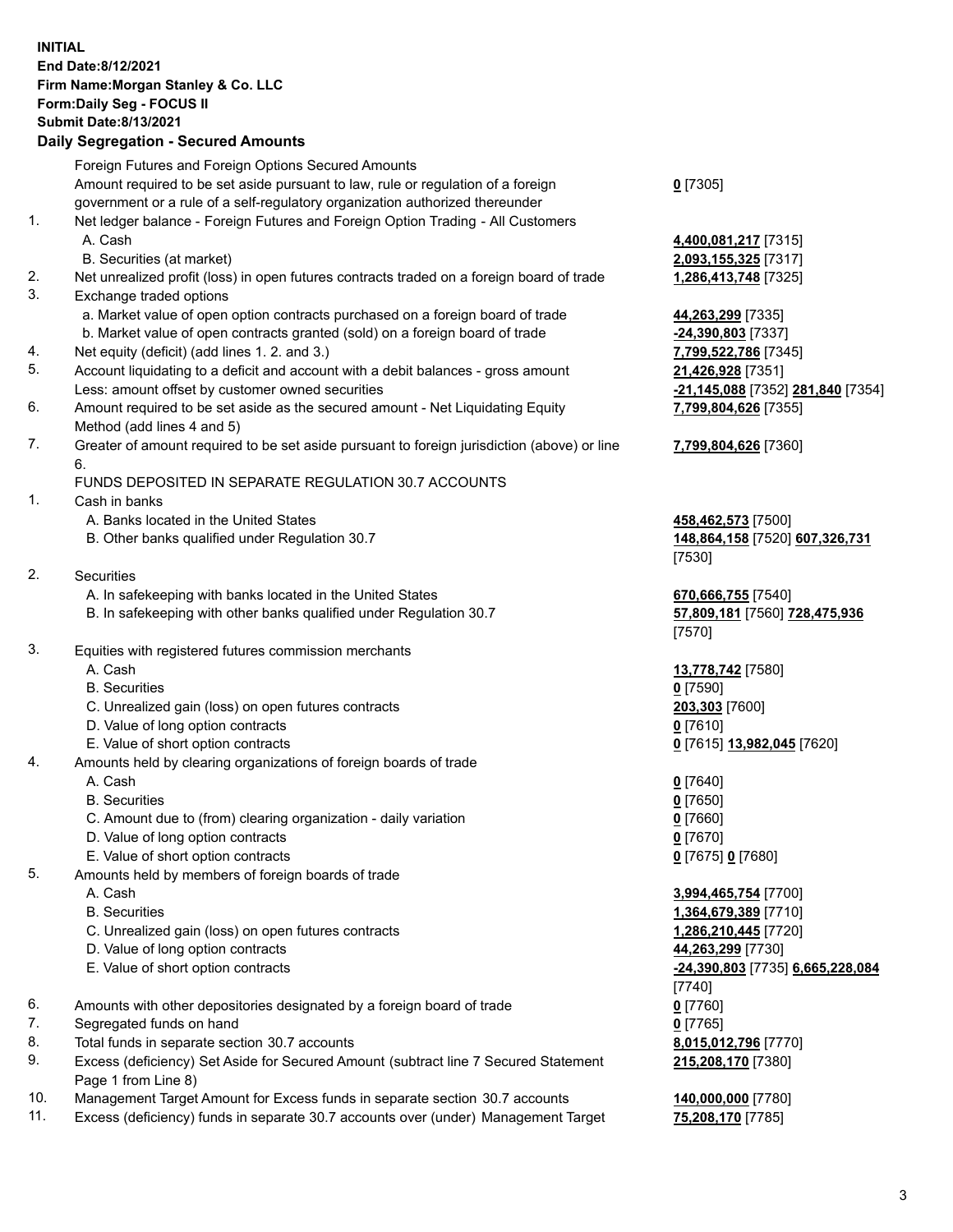**INITIAL End Date:8/12/2021 Firm Name:Morgan Stanley & Co. LLC Form:Daily Seg - FOCUS II Submit Date:8/13/2021 Daily Segregation - Segregation Statement** SEGREGATION REQUIREMENTS(Section 4d(2) of the CEAct) 1. Net ledger balance A. Cash **13,443,134,863** [7010] B. Securities (at market) **7,427,830,596** [7020] 2. Net unrealized profit (loss) in open futures contracts traded on a contract market **3,561,582,856** [7030] 3. Exchange traded options A. Add market value of open option contracts purchased on a contract market **1,010,174,454** [7032] B. Deduct market value of open option contracts granted (sold) on a contract market **-565,757,986** [7033] 4. Net equity (deficit) (add lines 1, 2 and 3) **24,876,964,783** [7040] 5. Accounts liquidating to a deficit and accounts with debit balances - gross amount **137,656,774** [7045] Less: amount offset by customer securities **-137,546,755** [7047] **110,019** [7050] 6. Amount required to be segregated (add lines 4 and 5) **24,877,074,802** [7060] FUNDS IN SEGREGATED ACCOUNTS 7. Deposited in segregated funds bank accounts A. Cash **2,948,953,297** [7070] B. Securities representing investments of customers' funds (at market) **0** [7080] C. Securities held for particular customers or option customers in lieu of cash (at market) **2,811,147,019** [7090] 8. Margins on deposit with derivatives clearing organizations of contract markets A. Cash **14,522,299,273** [7100] B. Securities representing investments of customers' funds (at market) **0** [7110] C. Securities held for particular customers or option customers in lieu of cash (at market) **4,469,422,116** [7120] 9. Net settlement from (to) derivatives clearing organizations of contract markets **-98,703,486** [7130] 10. Exchange traded options A. Value of open long option contracts **1,010,174,454** [7132] B. Value of open short option contracts **-565,757,986** [7133] 11. Net equities with other FCMs A. Net liquidating equity **18,285,168** [7140] B. Securities representing investments of customers' funds (at market) **0** [7160] C. Securities held for particular customers or option customers in lieu of cash (at market) **0** [7170] 12. Segregated funds on hand **147,261,461** [7150] 13. Total amount in segregation (add lines 7 through 12) **25,263,081,316** [7180] 14. Excess (deficiency) funds in segregation (subtract line 6 from line 13) **386,006,514** [7190] 15. Management Target Amount for Excess funds in segregation **235,000,000** [7194]

16. Excess (deficiency) funds in segregation over (under) Management Target Amount Excess

**151,006,514** [7198]